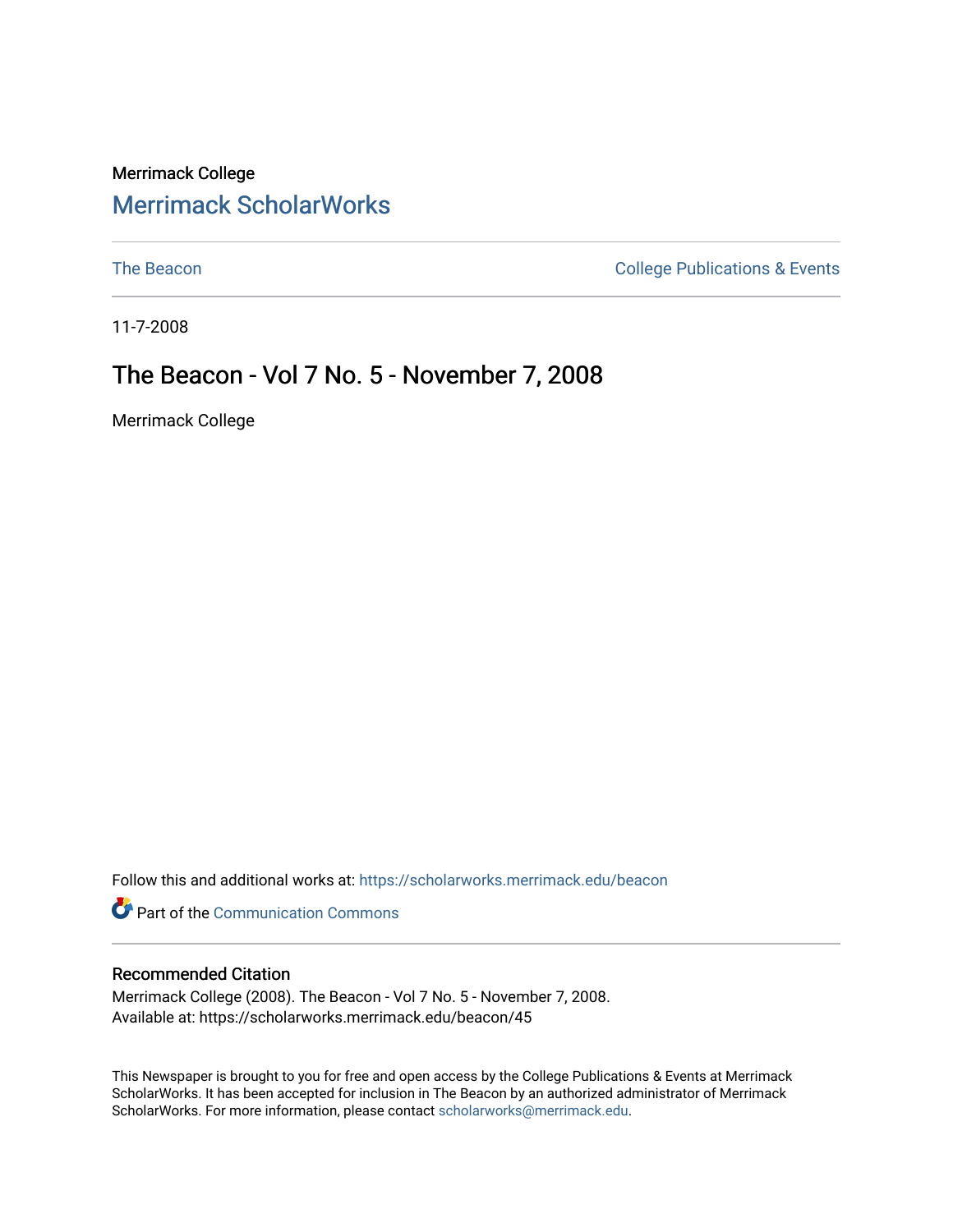Vol. VII, Number 5 Friday, November 07, 2008 www.merrimackbeacon.com



| <b>Contents</b>                                | In This Issue                        |                           |                               |
|------------------------------------------------|--------------------------------------|---------------------------|-------------------------------|
| School News.<br>Health and Fitness.<br>Opinion | Spotlight on<br><b>Edward Fallon</b> | Jumping rope<br>exercises | <b>Football Senior</b><br>Day |
|                                                | page 3                               | page 7                    | page 11                       |

As most students know, room selection is a time consuming and sometimes stressful event. This year, Residence Life is making room selection more convenient. They are trying a new method of room selection: online. This is made possible through the help of our ITS program. During the summer, Residence Life and ITS visited Endicott College in Beverly, MA to learn more about the ins and outs of online room selection. Endicott has used an online program for room selection for three years. They also use the same database and other similar information

in Endicott's databases has made this transition number of groups in each round will be detereasier for Merrimack.

There are still some similarities to room selection in the past. To participate in room selecroom deposit by Friday, March 6, 2009. In addition, students will still be classified into three different rounds based on credits at the end of this fall semester: Round 1 (58 or more credits, typically rising seniors), Round 2, (28-57 credits, typtypically rising sophomores). However, students round as in the past. will no longer receive a selection number. They will now receive a group number within their

storing systems as Merrimack. The similarities round. Each group will have 30 students and the mined by the deposits (i.e. 300 people deposit for Round 1, there would be 10 groups).

tion, students will still need to pay their \$500 will be able to select your room. One is the first, ically rising juniors), and Round 3 (0-27 credits, roommates in from other groups within their The lower your group number, the earlier you then two, then three, and so on, down the line. Similar to registering for classes, each group will be assigned a specific time frame to log on and select a space (most likely a 15-20 minute time block). Students will still be able to pull their

## Room selection

By Shannon Nickerson Staff Writer

*continued on page 3*

# Completion of Lawler in Sight

Merrimack College is looking to upgrade Lawler arena in order to comply with increasing Hockey East standards.

The J. Thom Lawler arena at the Volpe athletic complex was

completed in November of 1972 at an initial cost of two million dollars. The arena currently holds approximately 3,000 people mostly on bench seating.

Since 2000, the school has been trying to upgrade the facilities and have successfully done so. Lawler has seen additions such as new

locker room areas, the player's lounge, coach's room, Blue Line Club, and luxury boxes. The new locker room area is actually ahead of the curve compared to other schools who have a lot more work to do in that aspect of upgrading.

# Merrimack goes green

Merrimack has gone through a series of big changes over the past year. Dr. Champagne has become the new president. The 4x4 curriculum has come into existence, and appears to be running smoothly so far. The academic departments have made changes, and new academic programs have been formed, including the new Biotechnology and Biomedical science concentrations in Biology, and the new Criminology major. Merrimack has also welcomed in the largest freshmen class it has seen in a long time, a number over 500. There is one big change that is happening at Merrimack, and it has been latent. This new effort is the attempt to move Merrimack towards a more sustainable and environmentally friendly campus.

If you attended convocation, you more than likely heard Dr. Lyon's speech, and his goals for Merrimack. You may also be like me, who heard very little about the sustainability initiative here at Merrimack, and thought it was almost non-existent. I would like to inform those of you, like myself, that the sustainability initiative is alive, and very well.



The current press box and bleachers inside of Lawler Arena ~photo by Courtney Cutler~

### By Michael Salvucci *Editor-in-Chief*

*Continued on page 3*

### By Rob Braczyc *Staff Writer*

*Continued on page 2*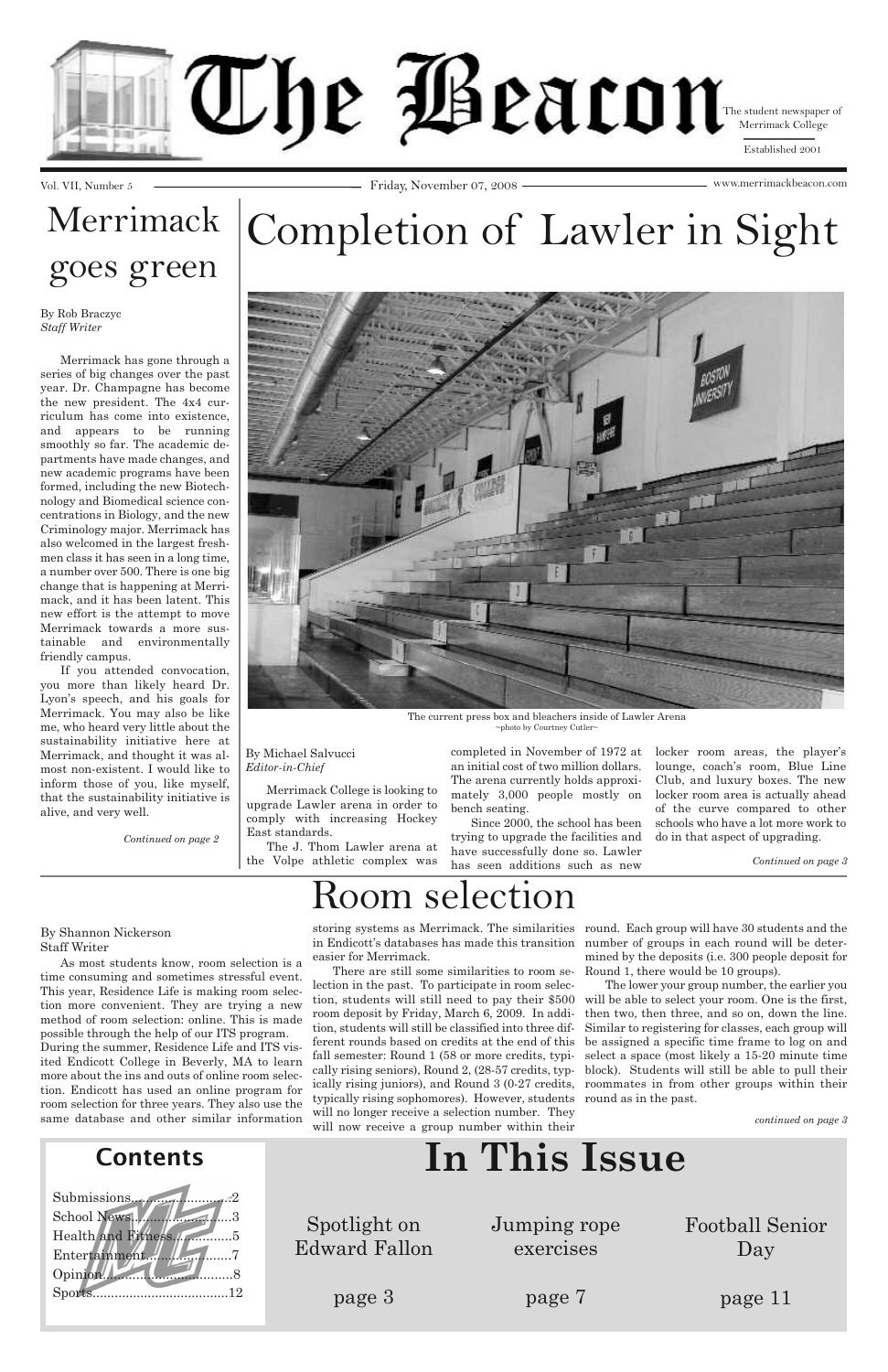Elizabeth Glover Christopher Powell Shannon Nickerson Timothy Linehan Courtney DeSisto Kyle Neary Joseph Bonanno Abigail Clark Michael Annetti Lauren DelloRusso Julie Burgholzer Ashley Sarris Robert Braczyk Alicia Cyr Bryanna Violette Lauren Reilly Eileen Milligan Amy Prosper Marki Conway Marissa Condon John Connolly Jeff LeBlanc Molly Warren

**M**

**E**

**R**

**R I M**

**A**

**C**

**K**

**O**

**L**

**L**

**E**

**G**

**E**

**B**

**E**

**A**

**C**

**O**

**N**

**S** 

**T**

**A**

**F**

**F**

## **Editorial Board**

## **Staff**

## **Advisor**

**Contact Us**

**Editors in Chief** Ashley DeRuosi Michael Salvucci

**Photography Editor** Courtney Cutler

> **Copy Editor** Abigail Clark

The Beacon c/o Student Activities 315 Turnpike st. North Andover, MA 01845 Phone:(978)-837-6963 newspaper@Merrimack.edu www.merrimackbeacon.com

### Advertising

## **CCustomer Service**

*The Beacon* is the best and most efficient way to reach the Merrimack College Community. To place a Classified, Print Advertisement, or Online Advertisement please contact us at newspaper@merrimack.edu

**Corrections** 

*The Beacon* is committed to providing its readers with thorough, accurate, and balanced news coverage. If you believe we have made an error in reporting or have questions concerning any of our issues please contact us at newspaper@merrimack.edu

Dr. Russell Mayer Political Science, Chair

# Submissions

In February of 2003, a conflict began in the Darfur region of Western Sudan. The Sudanese military and the Janjaweed, a militia group, have been systematically murdering the Muslim population which opposes the authoritarian rule of the Khartoum government. The genocide is opposed by the Muslim population, a variety of rebel groups, and some international organizations such as Amnesty International. The murderous rule of the Khartoum government relies on religious fundamentalism to maintain its power, and the brutality has claimed the lives of nearly 400,000 people. Over 2,500,000 native Sudanese has been displaced from their native homeland. Meanwhile, the international community refuses to step in to end the horror.

I take a class with a professor who demands justice and expects action. For this reason, more than half of the class has decided to have a day at Merrimack College dedicated to educating people about Darfur and raise awareness for the genocide that is taking place in Sudan. We will be working at an information tent and a bell will toll on campus throughout the afternoon. The gong will be heard all over campus, a constant reminder that there are more important things going on in the world that we all need to be aware of. On November 20th, 2008, this tent will be on campus, and students are more than welcome to stop by to learn about the conflict and inquire about any kind of action they can take to make a difference. Our mission is to help you become aware and to give you an avenue to take action to help alleviate this terrible crisis that has taken too many lives of innocent Muslim children, women and men in the Darfur region of Sudan. Please do your best to spread the word, therefore we can help make as many people aware as possible, and as a community we can make a difference for the people who need it most.

# Darfur Awareness at Merrimack

Submitted by Stephen Craig

A few weeks ago, I stopped by Dr. Lyon's office in Mendel, hoping to introduce myself, and to let him know that I would be writing an article for the Beacon on sustainability at Merrimack. What I did not expect was to be in his office for an hour and a half, talking about all kinds of issues relating to sustainability, the current state of Merrimack, and what the future holds for Merrimack.

In our informal meeting, Dr. Lyon informed me about the sustainability group that consists of a dedicated group of staff, students, administrators, and faculty members that meet on a regular basis to discuss different sustainability options for Merrimack. The group was formed last year, in the interest of making the college more sustainable. Members of the group include the Director of Residence Life, the Director of Physical Plant, the Head of Purchasing, and Campus Ministry.

The sustainability initiative also exists in a group of students, headed by a dedicated student, Senior Erica Christensen. This group is called "Merrimack's Going Green," with 212 members on Facebook from the Merrimack Community. Since the group's inception, a successful test recycling program was run in Deegan. This recycling program is collecting aluminum and plastic, two common recyclable items in dormitories on campus.

Last semester, students in the Environmental Management course, under the guidance of Dr. Lyon, performed an environmental audit of Merrimack College's campus, including every dorm and academic building. This audit is available on Merrimack's website (see link at bottom of article.) Some of the results from the audit are staggering. In 2007 alone, Merrimack College spent \$1.195 million dollars on electricity, and \$914 thousand dollars on natural gas. In 2008, the average Merrimack student generated around 340 pounds of solid waste during the year. The campus in total produced 500 tons of solid waste, including 50 tons that came from the end of the year alone. For a college of Merrimack's size, waste like this is simply unacceptable. The impact of this reaches further than most know, or are willing to accept. Many colleges and universities across the country have made the effort to improve at recycling and become more environmentally conscious. In fact, this year, the Princeton Review, a well respected evaluator of Colleges and Universities, began to rate schools on how 'green' they actually were. Merrimack performed sub-par, to say the least. On a scale of 60-99, Merrimack scored a 60. The fact that Merrimack has yet to make more efforts to be sustainable affects the reputation of the school, and the reputation of its students. In all fairness, Merrimack has some recycling programs, and has made some steps towards becoming more sustainable. Mixed paper, cardboard, and electronics are recycled, the McQuade library recycles books that are sent to schools in Africa, and "sweeps week" recycles by

donating unused furniture and other goods to those who are less fortunate. Physical plant has begun to use biodiesel as part of the diesel source for the trucks they use on campus, an action that has garnered attention from the Boston Globe. Also, Dr. Adams of the Electrical Engineering department has been exploring different energy alternatives on campus, including cogeneration.

Now, I bet you're thinking, how in the world can we possibly change Merrimack? Well, the answer is simple, but it requires everyone's effort. In Dr. Lyon's speech, he quoted Margaret Mead on how a small group can change the world. Well, consider yourself part of this small group. On campus there are many small groups that need to make a difference. SGA has begun to make a difference, as they have committed to supporting sustainability. Hall Council has also begun to make a difference. In Deegan, the hall council has made strides in moving towards sustainability, and other hall councils are beginning to follow suit. Clubs can make a difference. Fraternities and Sororities can make a difference. Most importantly, YOU can make a difference. Not to be cliché, given the current election, but for things to get better, you must demand change. Merrimack has the ability to become very sustainable, and greatly reduce its dependence on all outside resources and utilities. Merrimack has opportunities that large universities like Harvard and Yale do not possess. The time has come to put those in action!

For those of you that say this cannot be done, or why bother, or what impact can I make, stop and think about the roots of Merrimack. A small group of Augustinians founded this school, and look at what is has become. The impact that Dr. Lyon has had in the short time he has been implementing the sustainability initiative has been felt across campus. Erica Christensen and the student driven sustainability group ran a test in Deegan East to see how effective recycling would be, and the test worked. The opportunity is there, the only thing that is lacking is student initiative. That initiative is in each and every one of us here at Merrimack, and together, we can make that dream a reality. I would like to personally thank Dr. Lyon for his help and information on this article, without him it would not have been possible. I would also like to inform you that Dr. Lyon has been a moderator and a facilitator over this past year, and he has worked to bring all of the people involved in the sustainability movement together, and that he is not the sole person responsible for the creation of the sustainability movement. I would also like to extend thanks to all of those who are involved in the sustainability movement, and those who have already put forth effort in making these plans, thoughts, and ideas a reality.

On Merrimack's website, there is information about the sustainability movement. I encourage you to check it out.

# Sustainability

### *Continued from cover*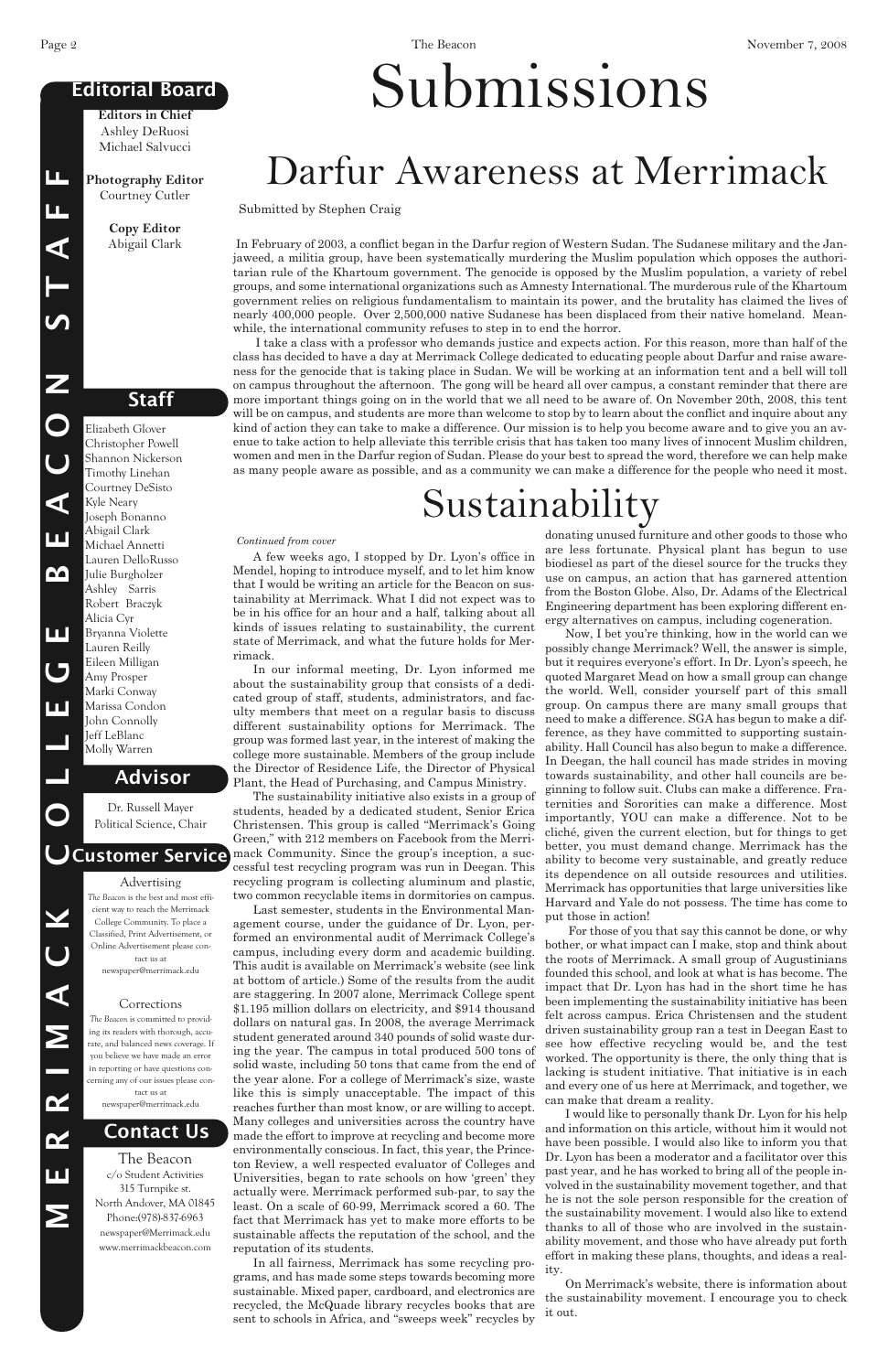# School News

**Ballin' for Baller Rob:** A 3 on 3 Basketball Tournament to benefit the Robert Maille Memorial Fund will be held on Saturday, November 15th at 12

PM in the Multi-Purpose Room. Co-ed teams can sign up for a registration fee of \$15. If you have any questions, please contact the Class Council of 2009 at classof2009@merrimack.edu.

**Love playing pool?:** There will be an 8-ball tournament on Tuesday, November 11th at 6 PM in the Sakowich Campus Center Game Room. Registration is due by Monday, November 10th at 5 PM. Forms can be picked up at the Info and Fitness Center desks and returned to Nick Lowery in the Fitness Center.

**Walk for a cause:** The American Cancer Society's Relay for Life will kick off November 19th! If you are interested in making a team, please stay on the lookout for more information as the date approaches.

**Job opportunity:** The Ski and Snowboard Club is looking for people to drive the vans for their trips. Anyone interested in becoming certified, please contact clarken@merrimack.edu. You must be at least 20 years old.

**Women: Play Rugby!:** Have you seen the men out playing, and wished you could too? Well, YOU CAN! Come join the Merrimack Women's Rugby Team at practice Tuesdays and Thursdays from 4-6 on Austin Field, or contact Missy Magaw at magawm@merrimack.edu. Anybody is welcome regardless of experience!

**Dance Team News:** Love to dance but didn't take formal classes your whole life?? Here's your chance to get some exercise and have some fun!! The Dance Team is offering FREE Hip Hop Classes in the Fitness Center Dance Studio every Wednesday from 6:30-7:30 PM. No experience necessary!!!!!

**Feeling sick?:** We still have flu vaccine available! Cost is \$15.00. Individuals wishing to receive the vaccine are asked to email Deborah.Marcotte@Merrimack.edu to make arrangements to place your name on the list to receive the flu vaccine.

According to Hockey East the new set of standards will consist of the visitor team having at least 500 square feet of locker room space in one continuous room. This is a standard that Merrimack has already addressed and met. The minimum capacity of any new team's arenas will be 4000. Rinks such as Merrimack's or Providence's will not have to meet this requirement. Something that Merrimack will have to meet however is the standard that 20 percent of seating must be actual chairs. According to Joe Bertagna, commissioner of Hockey East, these requirements should be met by the 09-10 season (next season). However, as long as the school "shows in good faith" that they are trying and have plans to meet these requirements the league will not punish them.

## Beacon Briefs

Once a student logs in and picks the room they want, they will have anywhere from 2-3 minutes to complete the process (similar to buying tickets on-line). There will be a timer displayed that shows how much time a student has left to complete all the details. All the student(s) need to do is to enter the ID numbers of all the people living there, click submit, and that's it! What may have taken a student almost 30 minutes to complete in the past, will now take only about 2 minutes. And this can all be done in front of the computer.

All students within a group have an equal shot for all the spaces that are available. Rooms will be pre-determined as female or male based on the number of deposits by gender in each round. So when a male student logs on, they will only see the male spaces available.

Hopefully this article has been successful in beginning to clarify how Merrimack will be changing the room selection process. With the exception of Austin Scholars, Substance Free, and single room requests, all room selection will be done online. In the end, it should be easier for everyone and much less time consuming when selecting rooms. Residence Life is aware that there will still be complete and incomplete groups; complete groups will go in the morning and incomplete in the afternoon. As Residence Life moves through the development of this endeavor, more information will be forthcoming.



## Room selection

### *Continued from cover*

Head coach Mark Dennehy explained the demands from Hockey East as an increased "set of league standards, not a witch hunt". In other words, Hockey East is not looking for ways to weed out programs, in fact that's the last thing they want to do. Every team in the league had something that needed upgrading.

Merrimack has proposed the "Lawler Completion Project" to meet these requirements. In essence it is a continuation of the renovations started in 2000 and even prior to that that have since stalled. The improvements to the rink will include, new bleachers and 400 chair back seats. The plan will be to rip out the existing bleachers put new ones in, and there are even rumors of having it rap around the back of the arena, however those rumors could not be confirmed. Upgrades to the lobby, and an expanded press box for media, coaches, and officials with improved internet capabilities. The ice bed and the compressor also need replacing.

The school is looking to raise as much as two million dollars as soon as possible in order that they can provide Hockey Eeast with renovation plans by this coming April. Dennehy stated that "the school has made it a priority but not the priority" which was to be expected. He said he understood that there are a lot of things the school wants to do right now.

In order to make this happen by the projected date the school will be relying on donations. If you are interested in supporting the Lawler Completion project, contact either Joe Iarrobino or Mark Dennehy.

## Lawler Arena

#### *continued from cover*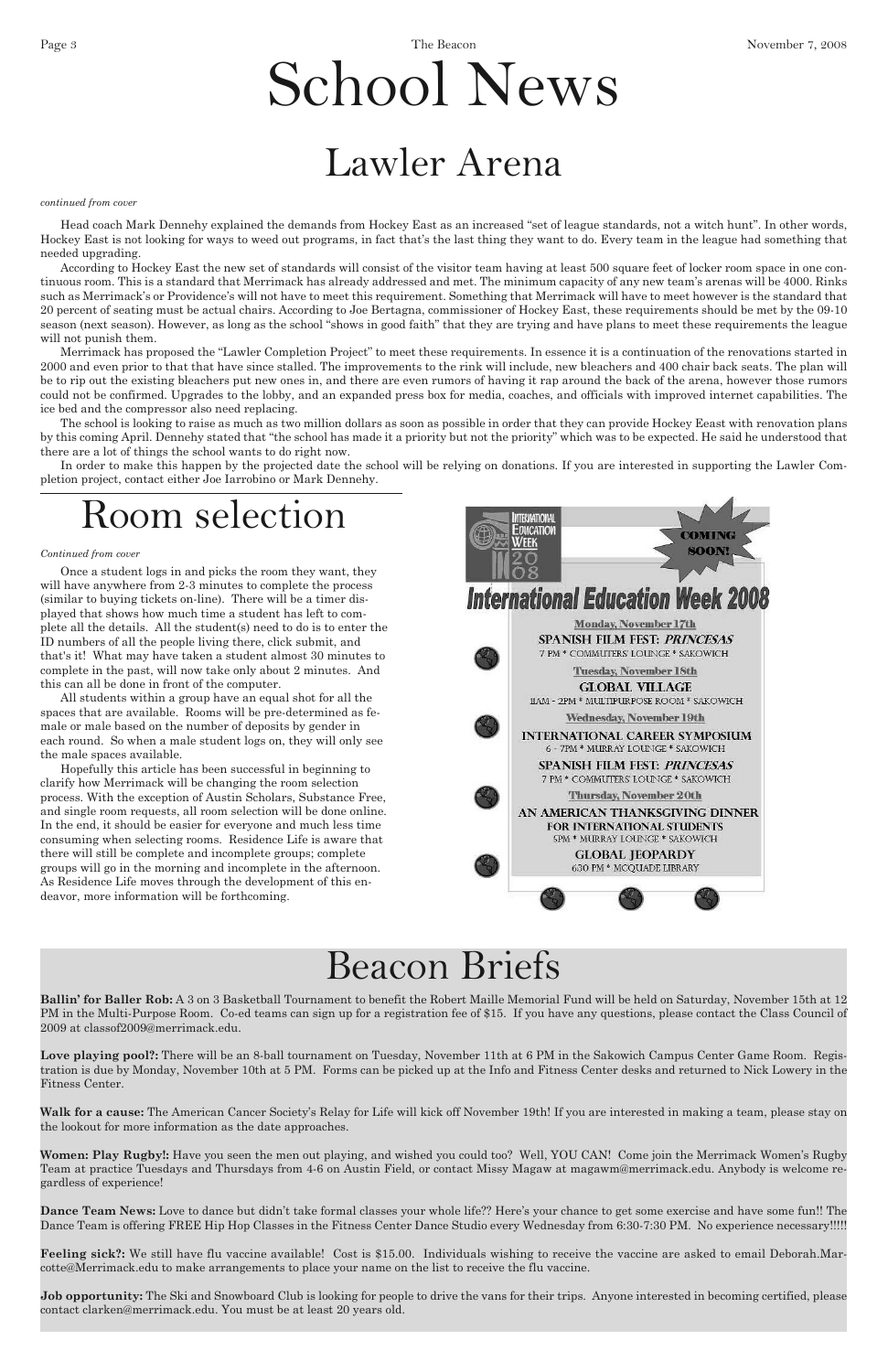For this issue, I will start by citing all those windows, logos and splash screens that flash in front of you every time Windows starts. As I'm sure you've known since you first got your PC, they could be anything, and if you're still using your pre-built system as it was when you got it (that means no clean Windows install since then—more on that in a later issue), you're probably very used to seeing them. When I first got my Vista-powered ASUS notebook this past August, I watched all kinds of things start up when I first hit power, many of which seemed to serve no purpose whatsoever. One look at CCleaner's (a program mentioned in a previous article) startup program list hinted at what the heck it all was. To name a few listed, there was the Windows Welcome Center, Adobe Speed Launcher, ASUS Camera Screensaver, ASUS ScreenSaver Protector, PowerForPhone, something called LightScribe, something else called SkyTel, and Microsoft Pinyin IME Migration. Uh, okay. I assume I'm supposed to understand perfectly now. Well, for what it's worth, those are some of the irrelevant programs and services that were originally starting up with my computer from the get-go. It seems like every major PC manufacturer has a common compulsion to throw in an astronomical amount of, well, useless crap, every time they ship a PC. The programs I listed might not be the same things you have when you start yours up, but I'm sure you know that some of

your startup programs are also dead weight, ful when deleting these entirely, disabling is alwhich your system has to drag along every time most always enough, unless it's malware). Do you want to use it. It's time to get rid of them, this gradually, starting with only those you are and unless you discover you need them for some absolutely certain you do not need, restarting, reason, hopefully you'll never have to see them again.

First, do your research, and find out what the heck all of that means. Some of those services in the list consist solely of a few meaningless letters, so they're downright cryptic. Good thing sysinfo.org exists, so go there now.

Once on the site, at the second part of the

CCleaner and look for what it means; for example, iTunes Helper. A description of the service should show up, along with a couple other yours exactly as listed in CCleaner's list. If by chance you match up with malware, take the time to look up how to deal with it yourself, because that's a more complicated issue.

It's pretty much up to you from here. You probably won't find every single service listed in CCleaner, but the Sysinfo site generally does an adequate job explaining to you what they think about the service you're querying, and if you try experimenting with some you feel are questionable, you can identify and then disable or remove all of those irrelevant startup programs (be care-

page, after "BHO quick search" is "Startup quick ing with fire, or you're running a disastrous search", where you can start to find answers. service that's hurting Windows and won't go Plug in the name of a service as listed in away, you don't want to delve any deeper into it. slightly different versions of it, one or two of will be absolutely clear about this: If you don't which may be identified as malware, or malicious know what you're doing, don't even think about software. Many of these are near-identical, so be touching any other services, or you could soon be sure you're picking the service that matches handling an extraordinarily heavy, oversized, CCleaner is a good start to managing the major programs and services that start up with Windows, but it's not nearly a complete list. Unless you're a power user who doesn't mind play-If you really want to mess around, go to blackviper.com and read what they have to say about managing more subtle Windows services. But I and consequently, useless paperweight. If everything goes well, your system will now be liberated from some dead weight it's been dragging around since you got the thing. If this isn't something you've delved in before, you should notice a bit more smoothness starting up and a nice little performance increase. One last thing… I didn't get a single email in between issues! How am I supposed to know anyone's reading this at all? At least tell me someone's following! So what are you waiting for?! Give me some feedback! Do it! Do it NOW!

then either re-enabling the services you find you really need or disabling some others. If there's a program you're still unsure about disabling, you should generally leave it alone to be safe.

# Start-up programs? Who said you could?!

### By Christopher Powell *Staff Writer*

As an amateur carpenter, historian, painter, grandfather and mathematician, multitalented Professor Edward Fallon joined the Merrimack community in the summer of '07 after retiring from a 36 year career of teaching high school mathematics.

While, technically, he may be considered a parttime professor, many students would consider his effort and dedication to their success synonymous with full-time faculty. Also a part-time professor at nearby North Shore Community College, Professor Fallon divides his week up between the two colleges. He teaches Monday, Wednesday and Friday at NSCC while teaching Tuesday, Thursday, and Friday at Merrimack.

Originally from Salem, Massachusetts, Professor Fallon graduated as Valedictorian from Salem High School. Along with being Valedictorian, he was also Co-Capitan of the Track and Field team and was Drum Major of the band.

After high school, he went on to graduate as Magna Cum Laude from Boston College with a Bachelor of Arts degree. He also earned a Masters degree in Mathematics from Salem State College. During his junior year of college, he married his high school sweetheart, who also attended Boston College. They had two daughters who are now "very smart and accomplished." In fact, he partly credits his teaching career to getting married while in college. Since his parents were both teachers and his father a principle at the time, he was already familiar with the teaching profession and a teaching job was readily available to him.

So began his teaching career. He spent the majority of his high school teaching career as chair of the math department at North Shore Technical High School in nearby Middleton.

When asked what he likes most about Merrimack, Professor Fallon immediately responded the people at Merrimack are what he likes most about working here. He touted how enthusiastic and polite his students are. He went on to say, "I haven't met a disagreeable person here." He conministrative offices, everyone is very pleasant.



He told me, "Not every place is like that, Merrimack is unique in that regard."

Of all courses he taught at Merrimack, Precalculus, Introduction to Math for Business and Finite math, he had the most fun teaching Finite math.

going over homework is the most important part of class. He emphasized, "I try to explain things thoroughly. If a typical explanation doesn't work, I try to find another explanation."

tinued to say that no matter what part of cam-attend class, Professor Fallon suggested that atpus he's in, whether it's the coffee shop or ad-tempting as many problems as possible is the single most important way to learn. He explained, "Attempt is the key word. Sometimes students don't recognize that they struggle." He continued to advise, "Practice a variety of problems that approach a topic from different directions. The more varied your experience is in trying different problems, the more successful you're going to be."

When asked what advice he has for students, among many things he said class attendance is the most important factor in doing well. He expressed how frustrating it is for many students – mostly Juniors and Seniors – not to attend tional advice. He said that personal relationships class. He explained how detrimental skipping class can be, "Students who don't come to class are put at a real disadvantage." Professor Fallon is surprised by the attendance rate of Merrimack students who pay considerably higher tuition than NSCC students.

Professor Fallon explained that he thinks he could meet anyone, deceased or living, he When asked who he would choose to meet if chose Thomas Jefferson. He admires Jefferson's brilliance and creativity, calling him a "true genius." Compared to Ben Franklin, Professor Fallon claims Jefferson had broader interests and was more creative. Professor Fallon enjoys traveling with his family to Monticello and Jefferson's Place.

When asked what he likes most about math, Professor Fallon said, "The variety keeps me interested." He explained how many different applications and areas utilize math. He likes to teach different courses and said how he is constantly changing the same courses from year to year. He doesn't like doing things the same way all the time. "I think the coolest thing (about math) is an idea that is designed to solve a specific type of problem has application in other areas."

Professor Fallon admits he doesn't have as much time as he thought he would in his retirement, but he knows he is spending his time wisely. He enjoys working on remodeling his house, spending time with his family, especially his two new granddaughters, painting, and reading. He enjoys reading history – U.S. history and the history of mathematics. He also enjoys engaging in specialty topics in math.

He concluded the interview with some addiare extremely important, many times more than work. He noted how important family is to him. "You shouldn't be defined by your work." Professor Fallon defines success not by work but by interpersonal relations as he says, "Interpersonal relations make your life either successful or not

As far as advice for students given that they successful."

# Professor Spotlight: Edward Fallon

#### By Joe Bonanno Staff Writer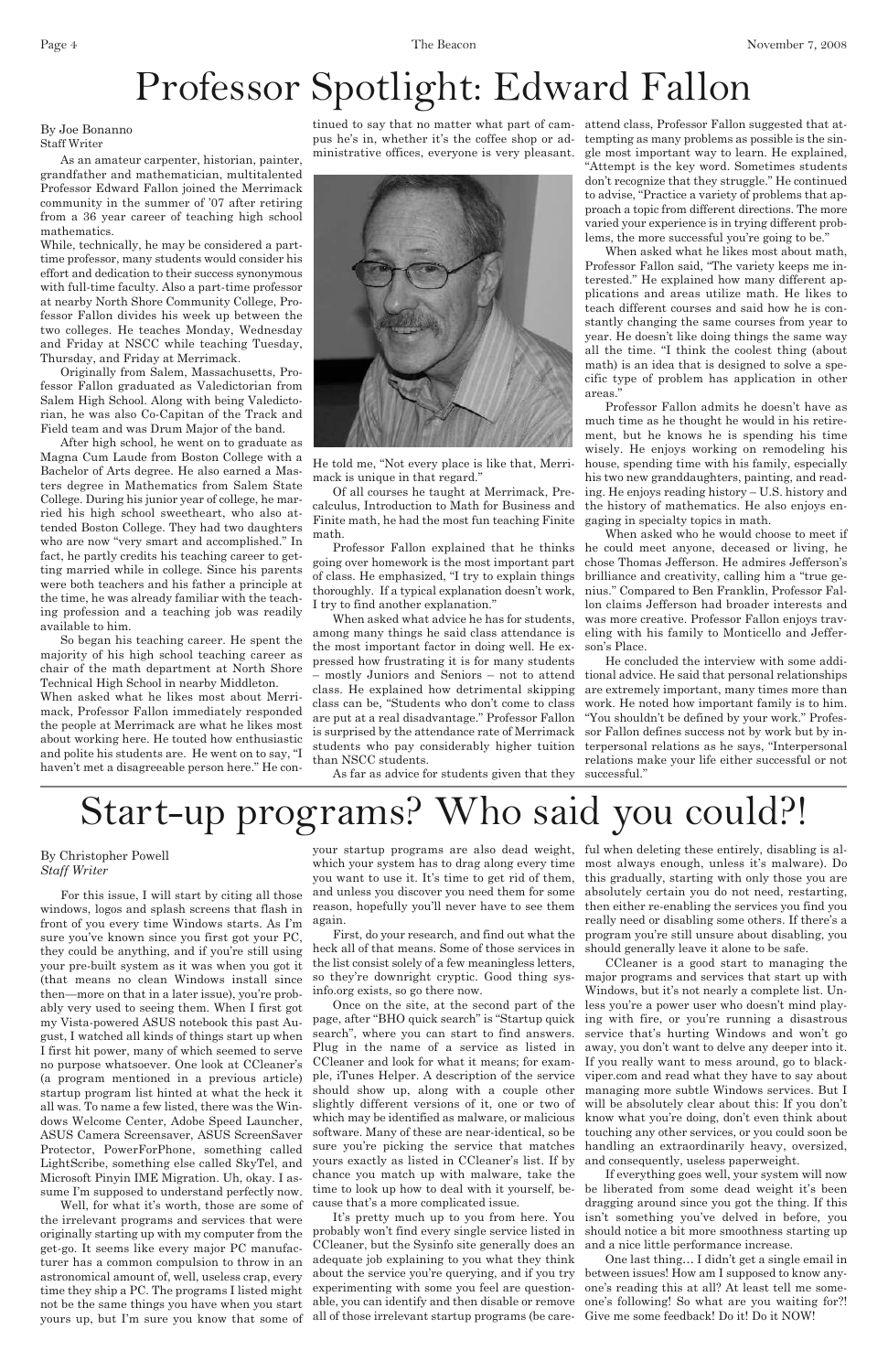Carbs...Carbos...Carbohydrates.... So can I live with them or without??? Have you ever tried to cut carbs out of your diet? How did you feel? Like fats, carbs have gotten a bad rap due to fad diet traps.

Did you know that carbohydrates break down into sugar, are a neccessary fuel for strenuous exercise and are a short-term fuel source because the body has limited ability to store carbs? Complex carbs are best and include foods such as: whole grains, veggies and fruits. Simple carbs are from refined sugars and are the worst. Simple carbs are white processed foods, candy, cookies, etc.and are metabolized at a differnt rate by the body.

Simple carbs are fast burning and you end up with a swing in your blood sugars. At first, your body feels great with all the sugar going through it, but it will crash and cause you to be hungry and overeat. Thus a viscious cycle. Complex carbs are slow burning and keep your blood sugar levels at a constant without the swing of highs and lows.

So back to the question of have you ever cut out carbs? It's ridiculous to function on zero carbs. You probably felt like a zombie, completely drained of energy, and feel moody. It is not healthy to ask your brain and body to function this way.

It is very important to keep your brain and body functioning by fueling up with complex carbs. At least 55% of your total daily calories should come from complex carbohydrates. So next time you think about giving up the carbs think about how it made you feel last time you took the plunge.

> *Barbara Lisa is a certified Personal Trainer in the state of Maine*

Strokes are the number one leading cause of death in America and the number one cause of adult disability. Although strokes are deadly, eighty percent of strokes can be prevented. A stroke is described as an attack on the brain. It occurs when a blood blot blocks the artery, terminating blood flow to the heart, and blocks the blood vessel, which prevents blood flow through the body. When either path is taken, the brain cells begin to die and the damage of the brain causes death. The stroke causes death of the brain cells and all of the abilities of that area of the brain, including memory, movement and speech, are lost. A stoke can cause minimal damage or death. Either way, two-thirds of stroke survivors are permanently disabled.

# Health and Fitness Strokes are serious cause of death and disability

"Uncontrollable" stroke risks include: age, gender, race, family history and previous stroke. Stroke risks statistically show that being over fiftyfive, male, African American, Hispanic, Asian/Pacific Islander, or family history of a stroke. These risks are labeled as "uncontrollable." There are, though, some risks that are "controllable." These risk factor include: high blood pressure (hypertension), atrial fibrillation, high cholesterol, diabetes, smoking/tobacco use, alcohol intake, and obesity or excessive weight gain. All of the mentioned are dangerous risk factors and if controlled, the possibility of stroke can be prevented.

By Alicia Cyr Staff Writer

69% of those polled by Student Health 101 said energy drinks are unhealthy.

"The taste just grew on me," says the current junior who would grab a Red Bull with her meals at the UPenn dining hall. "I probably had at least one a day for months. I needed caffeine or some other stimulant to study."

> While most energy drinks have the same amount of caffeine as a likely to consume too much alcohol, smoke marijuana, and engage in un-Even though people recognize the potential negatives of energy drinks, consumption continues to climb, and many are drinking them mixed with alcohol to get a "quick buzz." Two studies from the University of Buffalo's Research Institute this year showed that college students who frequently down energy drinks (six or more times a month) are three times more likely than nondrinkers to engage in actions that could negatively affect their health, including cigarette smoking, prescription drug abuse, and fighting. According to the study, energy-drink regulars are also more protected sex.

Energy drinks such as Red Bull, Monster, Full Throttle, Tilt, and Rockstar have become a big business, and they're especially popular on campuses nationwide. A Student Health 101 survey of 500 students revealed that about one in every three students consumes energy drinks on a regular basis. The industry has turned into a huge business as energy drinks now account annually for over \$3 billion of the \$100 billion domestic beverage industry. According to beverage watchdog group the Marin Institute, more than 500 new brands of energy drinks were introduced worldwide in 2006.

Lots of Caffeine and Other Stimulants

cup of coffee, some have up to three times that amount. Many energy drinks also contain other stimulants. In addition, they are loaded with sugar and are often laced with herbs, vitamins, or amino acids. A can of Red Bull contains 1,000 milligrams of taurine, an amino acid that's been shown to play an important role in muscle control. But, scientists are still debating the positives and negatives of taurine. It's no wonder that health and government officials are concerned about the health benefits of this "liquid energy." Several countries have regulated the sale of Red Bull, and Norway, Uruguay, and Denmark have banned the drink because of its negative health effects. In September, Australian medical researchers released a study showing that just one can of Red Bull can increase the risk of heart attack or stroke, even in young people.

Emily McDowell had to give up her Red Bull habit when the headaches started. "I got headaches that seemed related to my energy drink consumption," McDowell says. "I drink coffee now instead. It spares me the headaches and the energy 'crash' I would get from Red Bull."

That's the irony of these "energy drinks." As expensive sugar water, they give you a flash of energy, but in the long run they can leave you feeling drained due to the sluggishness associated with caffeine with-

drawal, and surges and dips in blood sugar. They can also lead to weight gain. Students recognize the downside of these drinks. Sixty-nine percent of those polled by Student Health 101 said that energy drinks are unhealthy, and 31% said they either tasted "horrible" or were "barely drinkable."

Taste aside, the term "energy drink" alone can be construed as fairly misleading. For athletes, these drinks can do more harm than good. They don't replenish electrolytes and nutrients lost during physical activity. And, the caffeine and other stimulants can damage your heart. The American College of Sports Medicine has warned high school athletes to stay away from energy drinks because the caffeine in them may cause dehydration.

### A Dangerous Mix

A Better Jolt of Energy

There are better ways to get a lift. Protein bars, carbohydrate gels, and sports drinks (like Gatorade) are all sources of calories that your body can use for fuel, and consuming these calories doesn't result in any negative side effects.

For the sake of your health, avoid energy drinks and in the long run you'll be better off.

As a student at Merrimack College, you have access to read Student Health 101, the online health and wellness magazine just for college students. Please check your email to access Student Health 101 online, share your opinions and even enter to win an iPod!

> You can also access the latest issue online at http://issue.sh101digital.com/showmag.php?mid=wwwqpp

Copyright 2008 Student Health 101. All rights reserved.

## Energy Drinks: Worth the Buzz?

#### NANCY SMALLING IS A FREELANCE WRITER SPECIALIZING IN HEALTH ISSUES. SHE HAS A DEGREE IN BIOCHEMISTRY FROM ALBRIGHT COLLEGE IN READING, PA.

Submitted by Nancy Smalling Courtesy of Student Health 101 and Hamel Health Center

# Words from Barbara Lisa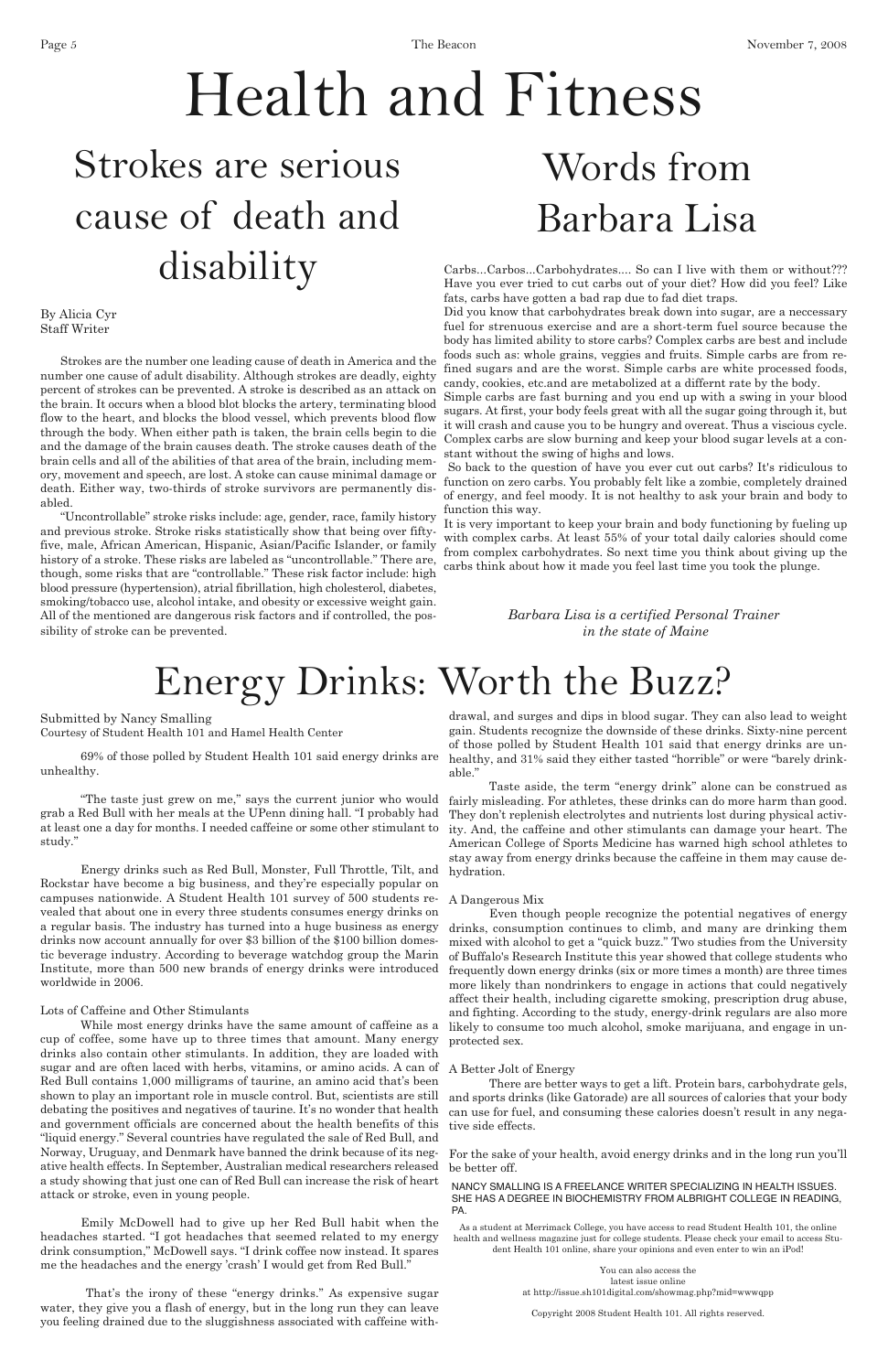Millions of children across the nation jump rope on a daily basis. However jumping rope is not only for children and can in fact be an excellent addition into your workout. Though for some reason a lot of people do not use a jump rope for aerobic exercises, Jumping rope is a great way to getting a great cardiovascular exercise workout while enjoying it. In addition, jumping rope can not only help with cardiovascular health, but it also helps to improve coordination and agility. If this exercise is performed frequently, it can also help with muscular endurance. I have assembled a list health. of seven reasons why you should start jumping rope.

> Seven Great Reasons to Use a Jump Rope as a Means of Cardiovascular Exercises

1. Jump ropes are inexpensive. You can purchase a good quality jump rope for about \$20. They can be bought at any workout or athletics store, as well as Target.

2. Jump ropes are great if you travel and do not have access to a gym. You can carry a jump rope with you just about anywhere since they are so small in size.

3. Not only can you use a jump rope in a gym, but you can also jump rope indoors, as long as you have enough space to perform a full motion. You can also jump rope outside and at the office on a lunch break.

4. Jumping rope serves as a nice change for those who have gotten tired of performing the same cardiovascular exercises day in and day out.

5. Jumping rope is a great way to burn calories. If you were to jump rope for an hour, depending on your metabolism you could burn up to 1000 calories.

1. In terms of weight, the liver is the largest organ in the human body 6. 2. Each year, over 17,000 people are waiting to receive a liver trans-4 pounds

6. Helps to strengthen your entire body. Yes, that is right. Most of the major muscle groups in the upper and lower body will strengthen by jumping rope if performed on a consistent basis. Even jumping rope for just 10 minutes 5 days a week has been seen to result in a stronger body.

The mixing of alcohol and acetaminophen has potentially lethal toxic effects on the liver

7. Improves mental health. Studies have shown that jumping rope along with other cardiovascular activities can help with your mental

It is also important to mention how you should choose which jump rope is best for you. Choosing a jump rope is easier said than done. First off, I recommend using a jump rope that is leather as it will not depreciate over time like other ropes would. Then, make sure that the handles of the rope are thick and comfortable. Finally perform the following test to ensure adequate rope length: Hold the handles of the rope in each hand and place your feet in the middle of the rope as it is touching the ground. If the handles are just below your armpits, then you have a good jump rope.

Jumping rope is a terrific exercise for your health. It is an activity that most of us can all do and that we can all enjoy. Now that you know the reasons why, and how to pick a jump rope there is only one thing to do, hop to it!

# Jumping Rope: Not Just For the Playground

By Jeff LeBlanc Staff Writer

and stable

4. 10% of Americans are or have been affected by a liver, biliary or ceased donor can be the source of two liver transplants gallbladder disease

plant; only about 5,000 receive the transplant 3. The liver performs over 200 functions to help keep the body healthy body

5. Everything we eat, drink, breathe and absorb through the skin eventually reaches the liver.

The liver is about the size of a football and weighs between 3 and

7. More heat is produced by the liver than by any other organ in the

8. A donated liver can be split between two recipients, so that one de-

9. The liver is the only organ that can regenerate itself

## Fun Facts: The Liver

Facts compiled by Shannon Nickerson

## THE ONLY THING GROWING FASTER THAN OUR GRADUATE PROGRAMS IS OUR REPUTATION.



Accounting Cardiovascular Perfusion **Computer Information Systems** Education - Elementary Education - Secondary Interactive Communications Journalism Law MBA CFA" Track (Chartered Financial Analyst) MBA/HCM (Health Care Management)

Graduate Programs: graduate@quinnipiac.edu Graduate Online Programs: quonlineadmissions@quinnipiac.edu Law School: ladm@quinnipiac.edu

MBA/JD (Joint degree in business and law) Medical Laboratory Sciences/Biomedical Sciences Molecular & Cell Biology Nurse Practitioner Pathologists' Assistant Physician Assistant Radiologists' Assistant

**Graduate Online Programs Interactive Communications** Organizational Leadership with focus areas in: Higher Education, Human Resources, Information Technology, Insurance

Learn more: www.quinnipiac.edu

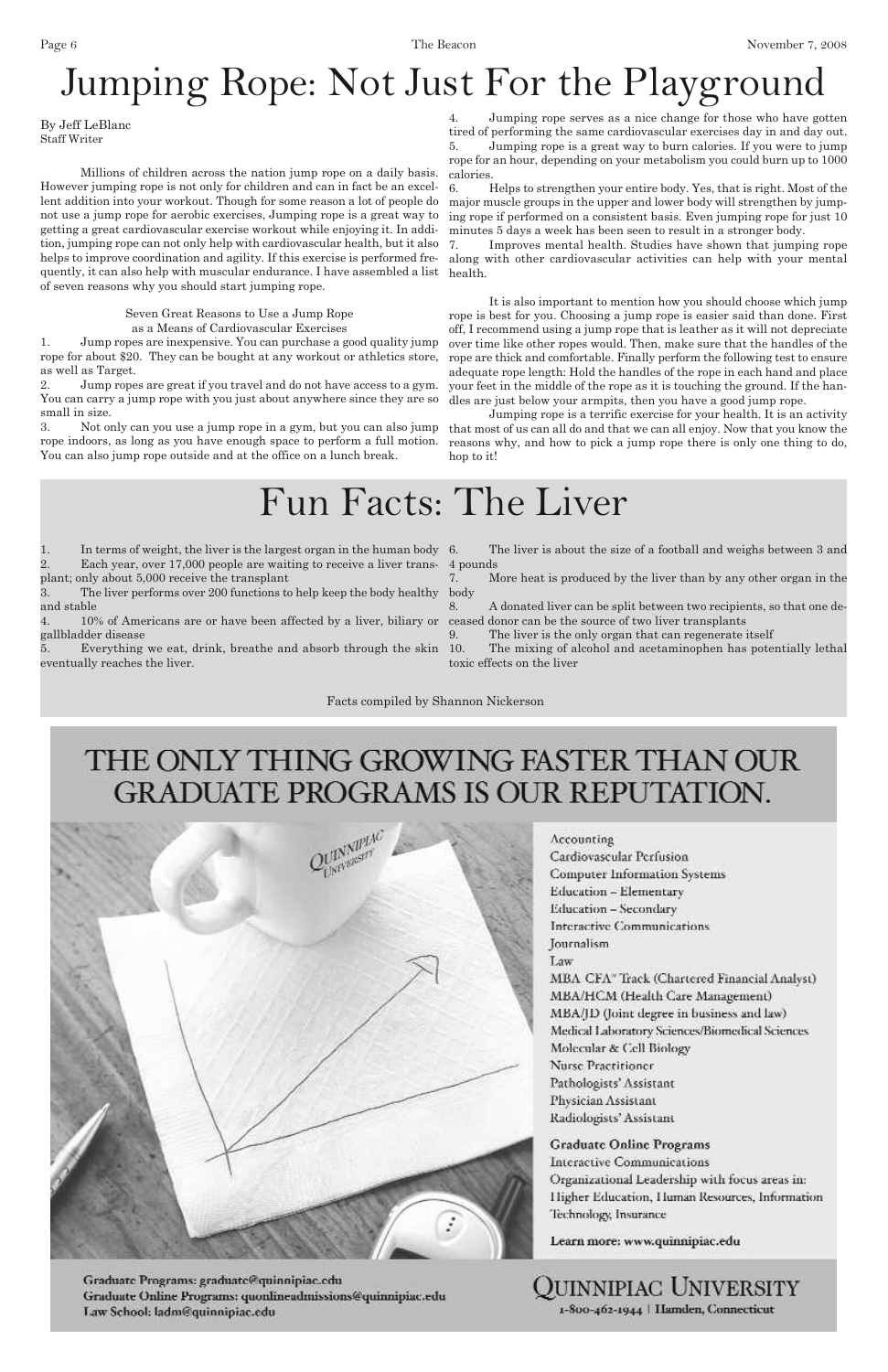Page 7 November 7, 2008

## **At the Worcester Palladium:**

November 8: Chiodos, Silverstein, Escape the Fate, Alesana, A Skylit Drive

November 14: Hinder, Trapt, Rev Theory, Prospect Hill

November 15: Puddle of Mudd, Red, Safetysuit, Temperedcast

November 22: The Next Big Thing, over 20 different local and alternative punk bands

November 26: All Time Low, Mayday Parade, The Maine, Every Avenue

December 5: Redman, Method Man, Termanology, Rapper Big Pooh

December 27: Four Year Strong, Set Your Goals, Every Avenue, A Loss For Words, Energy Lions Lions

## **WBCN Sponsered Events:**

November 8: Verizon Wireless Arena: Nine Inch Nails

November 9: TD Banknorth Garden: AC/DC

November 14/15: Wang Theatre: Smashing Pumpkins

November 16: Tsongas Arena: Staind, Seether, Papa Roach

December 26: The Middle East Restaurant: The Mighty Mighty BossTones

January 18: TD Banknorth Garden: Metallica

January 26: Agganis Arena: The Killers

# Entertainment Escape the Fate lends new sound

Escape the Fate's new CD entitled "This War Is Ours" came out on October 21, 2008, and new lead singer Craig Mabbitt (formerly from Blessthefall) seems to have done a decent job. With an even heavier sounding singer, and harder guitar rips, the new Escape the Fate is viewed by some as better, others as worse, and some as indifferent. When adding such a crucial member of the band as a singer, a lot in the overall sound of the band can obviously come out a lot different. Escape the Fate's sound has been the same from EP to CD, but now there obviously must be a difference.

Unfortunately, the original singer Ronnie Radke was forced out of the band for a second time before the recording of this album due to some legal trouble. He had first been dropped from the band in October of 2006 for pleading guilty to assisting a murder, but was soon back in the band in early November of the same year. The band had later missed going on tour for reasons due to Radke's drug dependency and parole violation, and unfortunately for the band, and especially Radke, he was sentenced to 4 years in jail due to this violation.

"This War is Ours" has a new sound, almost as if it is a mix between Escape the Fate and Blessthefall, which actually sounds a lot better than you would think. There are a few songs on this CD which are catchy, and basically radio-worthy. The two main singles are The Flood and The Guillotine II, both have very rhythmic choruses and really nice guitar work. Overall, this CD may not be as good as their first release "Dying is Your Latest Fashion" but the direction that the band is heading definitely has a lot more room for growth.

Check out Escape the Fate November 8 at the Worcester Palladium with Chiodos, Silverstein, Alesana, and A Skylit Drive. Tickets are \$21.



# ESCAPE THE FATE

# Upcoming Entertainment Events

By Kyle Neary Staff Writer

*~Photo courtesy of www.flickr.com~*

## **LIVE MMA ACTION**

## THURSDAY NOVEMBER 13, 2008

Global Fight League @ The Ioka Theatre www.GFLMMA.com

> *For ticketing info,* go to: www.iokaentertainment.com or contact: barlasn@merrimack.edu

Newspapers now available in the apartments!

**What:** USA Today, The Boston Globe, The Eagle Tribune, and The Merrimack College Beacon!

**Where:** St. Thomas Community Room Foyer (Between Towers C & D) Brought to you by: The Student Government Association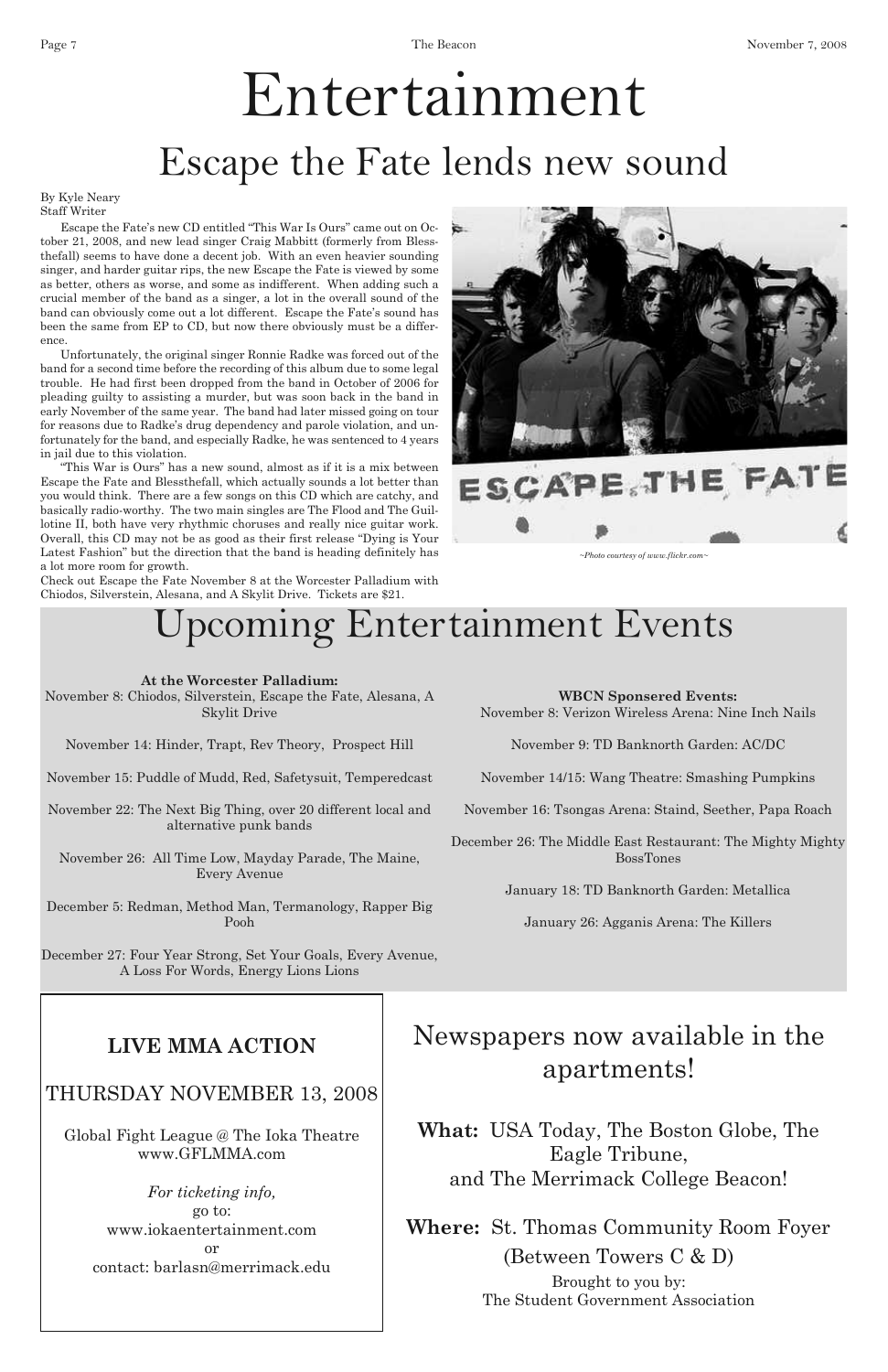Some of you have probably seen me doing pretty much everything and anything for The Beacon. Reporting on stories, shooting sporting and news events, and for those of you on The Beacon's staff, laying out the newspaper until sometimes as late as two or three in the morning.

As I strolled into Volpe and Lawler arena on Friday with our Canon camera and my laptop ready to shoot a great game of hockey I stopped and thought, "I hope we have a big turnout".

Needless to say, I was impressed. I would say close to 200 students came out for the game, the exact number I don't know for sure. For those of you who didn't go to the game the student section has been moved across the ice, where the bleachers go up higher and there's more room.

The roar, yes, I said roar, of the crowd was actually felt after Ricci netted the first goal at just 4:33 into the game against the defending national champions.

However I have a few more wishes that I would love to see come true by second semester. Lawler arena can be turned into a huge home ice advantage, and I mean HUGE! Think about it, Lawler arena holds approximately 3,000 people. Think about that for a minute. Agganis arena (of Boston University) holds somewhere in the mid 6000 range. Twice as many people, but the arena its self is well over twice the size.

I am willing to suggest that Lawler arena can be just as intimating as these other bigger are-

nas because of our ability to cram so many people him! If you've ever been to games at BU or BC or into a such a small space (allowed by our bench Maine you know that all of the students wear jerseating). I understand it was Halloween, but seys. Let's start wearing them here at Merriguys, BC is the defending national champions, mack! Email Coach Dennehy and tell him you'd we have to give them a hell of a crowd to play like the new home jerseys available in the Meragainst. We did a great job in packing the stands, rimack bookstore (DennehyM@merrimack.edu). but that doesn't mean there isn't room for im-The only other way to get a jersey is to pay 250 provement. We can certainly pack more students, dollars for an actual jersey. By doing so you buy how about having two student sections…across yourself a jersey as well as the team, (certainly a from each other? Maybe not possible now but cer-nice charitable act). However if you want the 70 tainly something to build towards in the future. Let's show our opponents how crazy we are about hockey up here!

Ultimate Warriors, I love what you guys are doing! You were able to get everyone fired up and actually standing for nearly the entire game. When was the last time you saw that at Lawler? However, how about doing something to help our team out during the powerplay kill. BU has the humming chant that they sing, where at BC it's just a loud and constant OOOOOOOO whenever the puck is in the zone. I encourage you guys to try and organize something. I saw you coaching tion how important hockey is to life here at Merthe masses on the "sieve" chant, keep it up, but rimack by going to all home games. lets do some more! The Beacon is even willing to run an online article on "Ultimate Warrior fan (11/8) and BC again next weekend (11/14). Let's procedure" if you guys want. We're here to help you so let us know.

right now students can only buy the old white 14th), only one week away, to have our student home jerseys. I chatted with Coach Dennehy just this week and he said that if he received enough emails he would get the new ones available for help, be a presence in Hockey East. students to buy in the bookstore. So, let's email

Day's character, Charlie Kelly, is the funniest raccoon meat, not human, and that their insathing about the show. If *Sunny* is *Seinfeld* on tiable hunger was caused by a tapeworm, becrack, then Charlie Kelly is Kramer on speed. Or, at least, a Kramer for our generation.

dollar jerseys in the bookstore we first have to convince Coach Dennehy that there is a demand for them.

Also, aren't the new uniforms sick? As of My wish is by the next BC game (November We host UMass Amherst tomorrow night show them how crazy of a fan base we have here. I want everyone to go to the game, let's fill it up! section double in size. That's right, let's get 400 students to the game. Merrimack can, with your

For any of those who follow hockey and more specifically the Hockey East this can and hopefully will be Merrimack's breakout year. We have fantastic players, amazing depth in the net, and with Maine, Providence, and Vermont all squandering so far this season it leaves the eight and even seven spot up for grabs. On top of this, the athletics department is looking to add to the arena. Let's show the school and the administra-

Most critics (and *Sunny*-philes) agree that Later, Frank tells them that what they ate was their decision is purely aesthetic, not racist. cause "raccoon meat is lousy with parasites."

The most famous recent graduate of our adorable little school is Charlie Day, the writer, producer, and star of the FX network's staple comedy series *It's Always Sunny in Philadelphia*. Day was born in Rhode Island and played baseball right here at 315 Turnpike Street, North Andover, MA.

The pilot for *Sunny* was shot by the stars and creators of the show, Day, Rob McElhenney, and Glenn Howerton (who co-star with Day as the characters Mac and Dennis Reynolds, respectively) on a digital camcorder, for a reported total of \$85. FX executives were so impressed that they ordered the first season of the show based on that pilot, giving complete creative and productive control to the trio.

McElhenney, the credited creator, has de-

scribed *Sunny* as "*Seinfeld* on crack." I think it's more accurate to say that *Sunny* is a *Seinfeld* for our generation. The show centers on the characters of Day (who plays Charlie Kelly), Mac and Dennis, and Dennis's sister Deandra Reynolds, played by actress Kaitlin Olson. In *Sunny's* second season, Hollywood veteran Danny DeVito joined the cast as Frank Reynolds, Dennis and Dee's psychotic father. While importing big-name Hollywood actors usually spells desperation for television shows, DeVito's presence has raised *Sunny* to a higher plane of comedic awesomeness.

seasons more.

The foursome own and operate an unsuccessful bar, Paddy's Pub, of which Charlie is the janitor. Charlie is dyslexic, prone to alcohol-fueled Pacino-esque outbursts, perpetually disheveled and, like Kramer, is always hatching ridiculous schemes: he is the self-described "bar dummy." The show, always high in manic energy, receives a special jolt every time Charlie stumbles in front of the camera.

# Opinion Ultimate Warriors unite!

on September 18. The premiere focused on Charlie and Dee stealing from Frank's stockpile of tertaining interactions and dialogue of the talrare meat. Miffed at their thievery, Frank tricks ented cast. them into thinking that they ate human meat. Charlie and Dee spend the rest of the episode dealing with their new cannibalistic identities, convinced that their consumption of human flesh has given them The Hunger, which can only be sated by eating more man-flesh. Charlie and Dee go to the morgue to harvest more man-flesh. They are faced with two dead men: one black, one white. The Hannibal Lectersin-training decide that they would rather eat the white man than the black man, which throws them into a guilt spiral: are we racist because we'd rather eat white meat than black meat?

In July 2008, FX renewed *Sunny* for an additional 39 episodes, meaning that the show, currently in its fourth season, will run at least three both prefer white meat to dark meat, and that als a favor, and tune in.

The new season, the show's fourth, premiered and the unique, memorable characters. The Eventually they decide that, in general, they Merrimack's ability to produce creative individu-But *Sunny* is more than just shock and taboo. If the show was nothing more than envelope pushing, it would just be another lame cable series like the new (and terrible) *Testees*. The real heart of *Sunny* is its fast-paced, improvised feel, gross-out stuff is just gravy on top of the truly en-Merrimack, for all its wonders, can hardly be considered a bastion of creative talent. For cynical Beacon readers convinced that a Merrimack degree is naught but a guarantor of decades of cube-job mediocrity and pseudo-literacy , watching Mr. Day anchor the most original, entertaining sitcom currently airing on television will (terrible pun alert!) "sunny" up your outlook. (See? I told you Merrimack students aren't very creative!). New episodes of *It's Always Sunny in Philadelphia* air Thursdays at 10 PM on the FX network, channel 30. Do yourself and your conception of

The best part is that, plot-wise, the premiere was fairly run-of-the-mill by *Sunny*'s standards. *Sunny* operates on a level of gleeful comic mania all its own, offering adventurous viewers a strikingly original brand of comedy.

# Merrimack grad makes it big

### By Ted Metrakas Staff Writer

Do you love or despise our future president Barack Obama? Let your opinions be heard in The Beacon's opinon section!!

Michael Salvucci Editor-in-Chief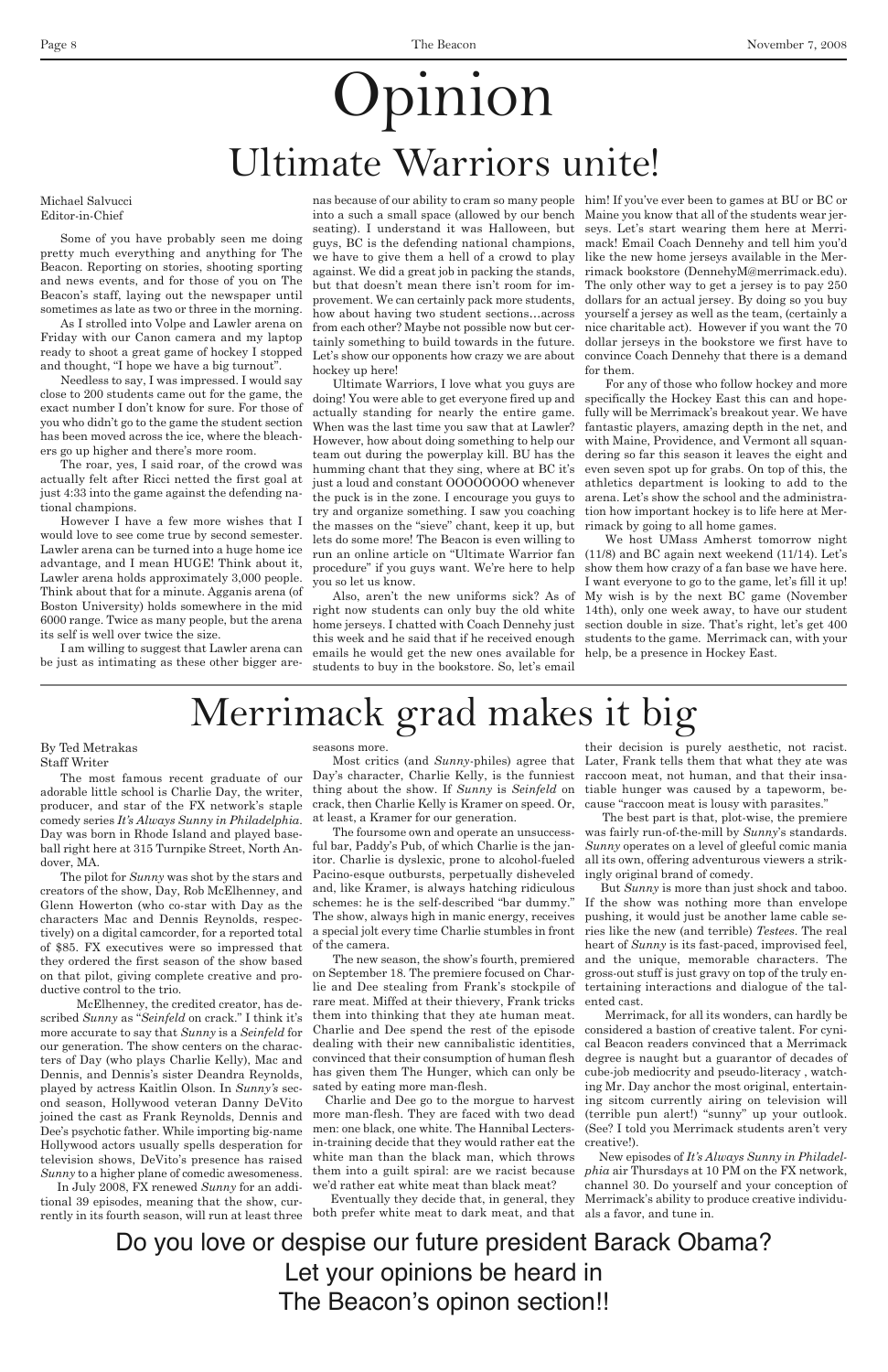10/29/2008 15:35 ALCOHOL Minor Transp/Carry/Possess Lot 8 Apartment Lots Officer confiscated (3) 24 packs of Bud Light, (5) 12 oz bottles of Guinness, (1) bottle of Captain Morgan's spiced rum, (1) bottle of Vodka, and (1) bottle of Captain Morgan's mango rum from (3) 20 yr old students in Lot 8B. See incident report

10/31/2008 00:35 NOISE COMPLAINT A Tower Same student that called earlier from A Tower is again complaining of noise above their room. Officers dispatched. Officers broke up party and spoke with a resident the room. 10 individuals were present in the room. Student stated he was just having a party with a few of his teammates. Unit cleared.

#### 10/31/2008 02:23 ARREST No Warrant Apts St. Thomas

11/01/2008 00:04 ALCOHOL Assessed/Released to Self Lot 8 Apartment Lots Officer reports conducting an alcohol assessment on resident student. Student was intoxicated and got transported by Officer to Santagati where roommate will be looking after subject for the evening. Units clear.

A resident student was placed under arrest for Disorderly Conduct transported to Andover Police Department. Officer cleared of Andover Police department. The male resident student was advised at 0241hrs that he can not return to campus until 0900 hours Friday morning. AC was notified

11/02/2008 01:54 NOISE COMPLAINT B Tower MCPD received call from resident student in B Tower complaining of loud noises coming from building. No further info was given by caller. Officer responded and talked with resident student, and advised him to turn the music down.

10/31/2008 18:14 FIRE ALARM Accidental (No Smoke/Fire) D Tower 1814 Received fire alarm from D Tower of the St. Thomas Apts. 1816 Officer on scene 1817 Andover fire department contacted, did not receive alarm. AFD dispatched to scene. 1817 Officer reports smoke being caused by cooking food, no fire at scene. 1822 Andover FD on scene will be inspecting room. 1825 Andover FD clear. 1825 All police units clear

It works. I like havingIt makes no difference It's good and it gives only four courses but I because I m a science you more time to do still have other require ments. major. other things.

- Chris Evans, Class of - Sean Gerrin, Class of Julie McColgan, Class of 2010 2010 2010

Canada. -Adam Godfrey, Class of -Matthew Sweeney,

Thomasville, Vanektown, Wolcott, Connecticut. Going back home to Wa terbury, Vermont.

11/01/2008 01:04 MEDICAL Il/Amb/Transp J Tower Outside 0105hrs Officer requested an ambulance from Andover FD to assess an unconscious 18 year old male resident student. 0107hrs Andover FD notified and enroute.0110hrs AC notified enroute to scene of incident. 0111hrs Andover FD Ambulance on scene. 0118hrs Andover FD will be transporting individual to Lawrence General Hospital.

# Selections from the Police Log

# Questions on the Quad

What do you think of Merrimack's new 4x4 curriculum?



I got screwed. Classes got harder and now I have a heavier workload.







-Anthony Nini, Class of 2009

Do you have plans to travel during Thanksgiving/Winter break?

in my home nation of

Class of 2010





-Jillian Tondreau, Class -Brianna Vantuinen, of 2011

Class of 2011

 $\sim$  Compiled by Abigail Clark $\sim$  ~Photos by Courtney Cutler $\sim$ 



Washington, D.C.

2010

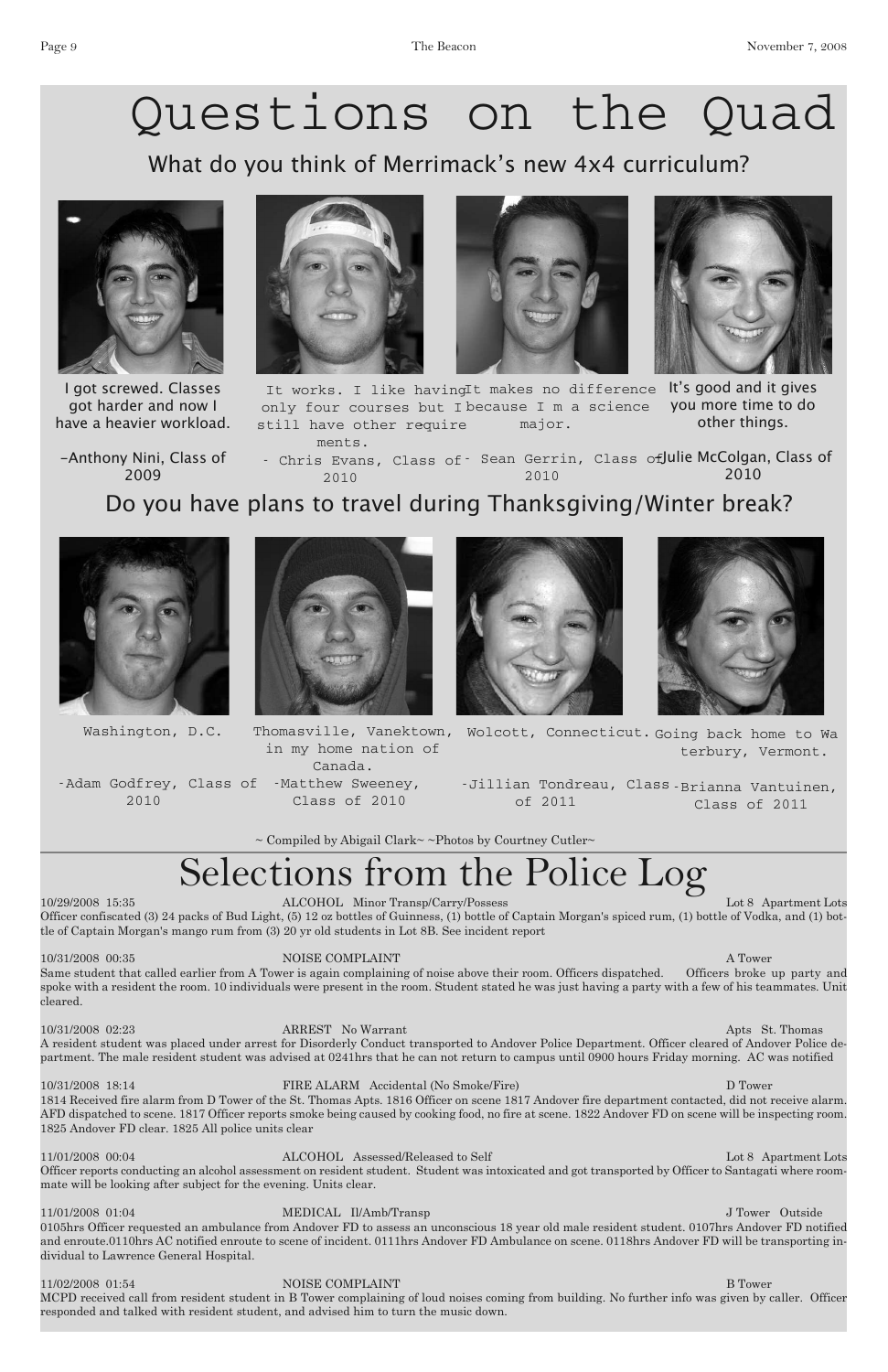NORTH ANDOVER, MA – In a battle of the two remaining undefeated teams in the conference, the University of New Haven edged the Warriors 3-1 at the Volpe Gym Tuesday night.

Game scores were 27-25, 25-21, 17-25, 25-23.

The first game was close throughout, with tie scores at 12, 15, 18, 24 and 25, after a kill from Molly Cindric. But the Chargers closed out the game 27-25, behind a block from Elizabeth Akinbiyi and a kill from Charisse Cotton.

In the second, the Warriors led 22-21 after a kill from Ale Kuncaitis, but New Haven registered the final four points, led by two kills from Brittani Cotton.

Merrimack controlled the third, leading throughout, and won its first game behind a game-winning kill from Kristin Applegate. Megan Murray, who was outstanding all night, tallied three kills in the third, while Cindric added three kills and five digs.

In the fourth, the Warriors led 18-17 after an ace from Murray, but the Chargers rallied for five straight points and seven of the next eight to take a 24-19 lead. The Warriors did not quit, rallying for four unanswered points, capped off with a block from Applegate, but after a lengthy rally at 24-23, New Haven closed the match out with a kill

from Brittani Cotton.

Murray posted a team-high 14 kills and added three

aces, while hitting .500. Kuncaitis tallied a double-double on 14 digs and 12 kills, while Cindric added seven kills and nine digs. Elyse Lorenz chipped in with 41 assists and eight digs, while Applegate had nine kills and five digs. Merrimack hit .162 overall, with a game-high .281 in the third.

The Cotton sisters combined for 29 kills, with Brittani getting 13 of them while adding 21 digs. Yael Rosner tallied 46 assists, 10 digs and six kills, while Elizabeth Akinbiyi added eight blocking assists.

The loss snapped Merrimack's school-record of 11 straight conference wins and snapped its 12 straight home conference match winning streak. New Haven is ranked first in the east regional rankings, and Merrimack is fifth. The top eight teams advance to the NCAA Tournament.



The Volley Ball team gathers in a huddle before a match  $~\sim$ photo courtesy of Merrimack Athletics $\sim$ 



Senior Rich O'Donnell walks with his parents to midfield during Senior Day  $\sim$ photo by Courtney Cutler $\sim$ 

Merrimack (16-8, 11-1 NE-10) heads to Saint Rose on Friday for a 7 p.m. match and Le Moyne on Saturday for a 12 p.m. match. The Northeast-10 Tournament, hosted by Pace University begins on November 14th.

The 2008 Merrimack Warriors under Head Coach John Perry currently have a 5-4 record with 1 game remaining on the season. They are 3rd in the conference behind Southern Connecticut and American International College. The Warriors pulled off an outstanding 21-16 victory over Stonehill College but American International College defeated the Warriors 34- 29 despite a valiant effort that theoretically only exists in players' dreams or movies on the silver screen such as Friday Night Lights.

Against Stonehill College, freshman quarterback James Suozzo threw 40 passes with 27 of them completed and 3 touchdowns with no interceptions. Suozzo also has acquired a total of 4 rushing touchdowns on the season in addition to his 9 touchdown passes. Junior running back Richard Johnson was once again a workhorse for the team as he accumulated a total of 194 all-purpose yards. Johnson ran for 114 yards on the ground, caught 8 passes for 52 in the passing attack, and ran for 28 yards on kickoffs. Johnson leads the team with 1041 all-purpose yards, 601 rushing yards, and 6 rushing touchdowns. Junior wide receiver Jeremiah Watts led the receiving core with 7 receptions for 85 yards and 2 touchdowns. Watts has been nothing short of a nightmare for opposing corners and safeties as over the course of the season he has accumulated 63 receptions with 823 total receiving yards and 9 touchdowns. Junior Ryan Degregorio made contributions with 5 receptions for 50 yards and a touchdown of his own.

# Warriors ' come back falls short

### By Mark Linquist Staff Writer

*Continued on page 11*

# Volleyball Edged by New Haven in First-Place Showdown

Story courtesy of Merrimack Athletics

## **Looking for a career in sports journalism or broadcasting, or do you simply like going to Merrimack sporting events?**

## **Write of the Beacon to gain hands on experience!**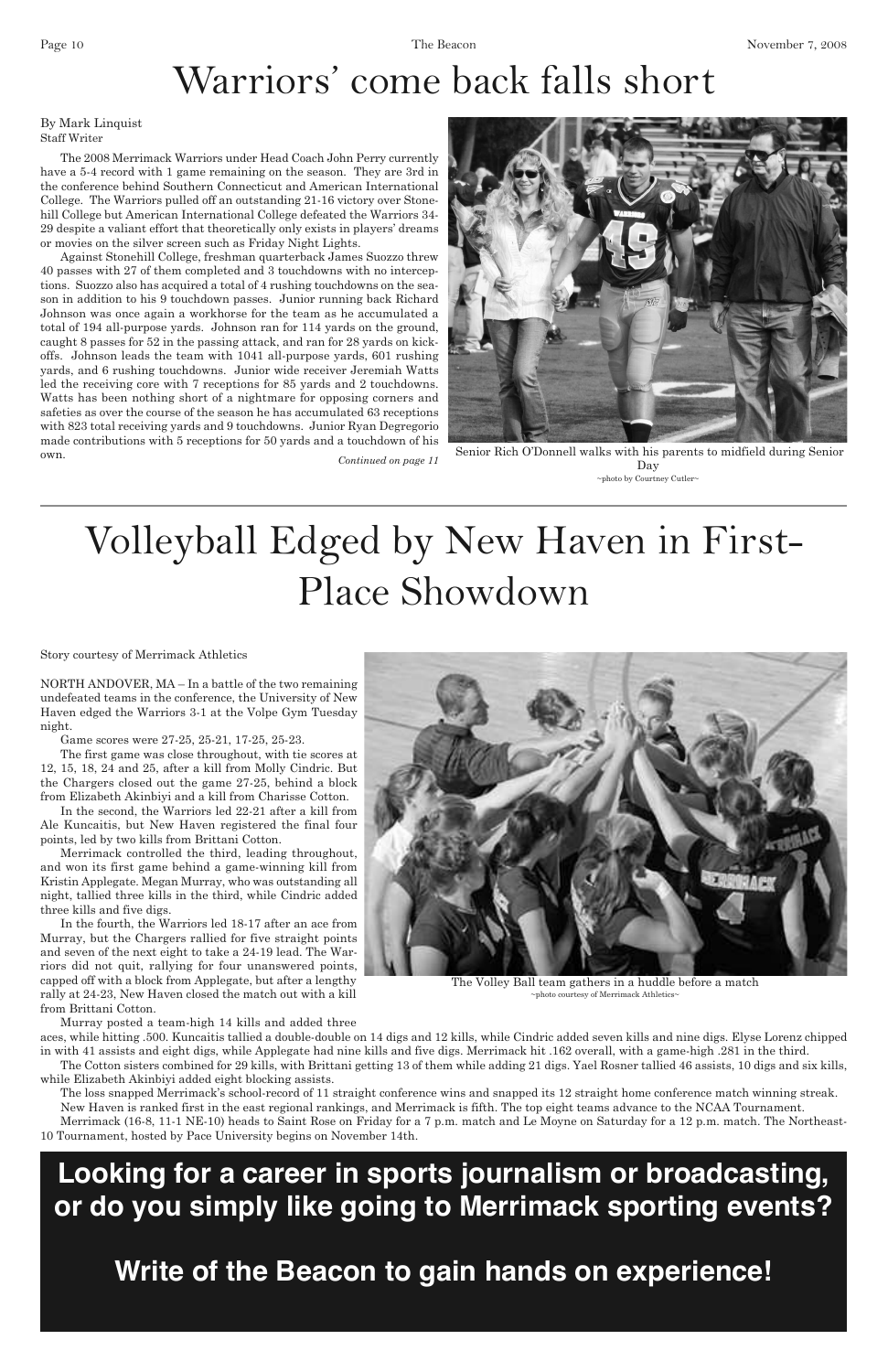

# Sports



The Warriors kept us on our toes on Halloween night at the Lawler Arena against the second-ranked BC Eagles. Following Thursday night's performance at Conte Forum against the Eagles where the Warriors lost 4-1, fans and opponents left Friday nights' game stunned, thinking "was this the same team?"

On Thursday, October 30th, it became evident that the Warriors did not bring their "A" game to Chestnut Hill. The Eagles scored two shots within the first twelve minutes against goaltender Andrew Braithwaite of Kingston, Ontario. The junior forward, Pat Kimball, fought back, scoring an unassisted goal lowering the deficit by just 1. However, with only thirty seconds left in the first period Eagle player Brock Bradford scored a goal, bringing the score to 3-1, Eagles. Overall, Braithwaite blocked at total of 12 shots in the first period. The second period remained fairly uneventful as neither team shot any goals, but both teams shot 7 times each. The third period sealed the deal for the Eagles when Brain Gibbons scored early in the period. Goalie Joe Cannatta blocked a total of 15 shots during the last two periods. There was a total of 12 penalties throughout this game, 9 against the Warriors. Warrior fans left in thinking that the players were in trepidation of the Eagles this first game; however, things changed Friday as the Eagles skated onto our ice.

Halloween at the Lawler Arena was a different story; the Warriors presented their audience with a zest to win early on. Merrimack's Robert Ricci of Brampton, Ontartio scored the first goal for the Warriors within the first 4 minutes. Assists were made by the junior Chris Barton and the freshman Karl Stollery. The Eagles retreated with a goal about two minutes later. Kimball, quick to fight back, shot two minutes after BC's Paul Carey, gaining the advantage in the first period. Kimball was assisted by sophomores Francois Ouimet and Joe Cucci. In the second period,

both teams scored a goal each. Kimball scored for Merrimack with assists from Freshman Jesse Todd, and, again, Francois Ouimet. The warriors were leading by 1 entering the third period. However, the tables turned when BC's Brad Brockford tied the game 3-3.

The intensity in the arena grew as the overtime clock began. It was quick, yet painful for Warrior fan's and players to witness as the Brockford broke the tie at 3:27 in overtime, giving the BC Eagles the 4-3 win over Merrimack. Kimball was noted as a star in this game, scoring est to win. This game kept fans and players on watch a win! the edge of their seat until the final goal.

two goals. 8 out of the 11 penalties were against team, University of Massachusetts. Come cheer the Warriors proving that they fought their hard-them on, listen to the jazz band, and hopefully, Merrimack is currently ranked 9th in Hockey East Division 1, with a record of 2-4-1. The Warriors next home game is this Saturday, November 8th. Our warriors face the fourth-ranked

The Warriors last defeated the Eagles on February 15, 2003, which was 18 games ago. The score was 6-1 Warriors, at the Lawler Arena. We all look forward to the next game against BC because with the passion and ability exerted at Friday's game, we are surely close to a win against them! They play BC next on Friday, November 14 at 7 p.m. at the Lawler Arena.

# Warriors tricked by Eagles on Halloween

By Lauren DelloRusso Staff Writer



Pat Kimball puts one past BC's netminder John Muse ~photo by Michael Salvucci~

The Warriors' defense had a terrific game as they were able to make plays and force turnovers all game long. Above the rest stood out freshman

pass rusher Tony Johnson as he had 4 tackles, 3 sacks, and 2 forced fumbles. Johnson now leads the entire conference in sacks with 11 and 4 forced fumbles which is astounding for a freshman. Interceptions versus Stonehill include senior cornerback Andrew Jackson, senior safety Mike O'Brien, and junior defensive tackle Bernard Cooper. O'Brien is second in the conference in interceptions with 5. Senior safety Jordan Rankine had 6 tackles and leads the team in tackles with 82. Senior linebackers J.D. Wild and Shane Brown have been assets all season long as they have respectively have 78 and 76 tackles. Junior defensive end Joe Joliceour sacked the Stonehill quarterback twice which brings his sack total to 6 and ranks him 2nd on the team.

Despite losing to #17 ranked AIC, the Warriors did not go down without an all-out gridiron battle. The Warriors in 3rd quarter were trailing 34-3 but they never lost hope. Tony Johnson's 45 yard touchdown interception was the spark that ignited a Warrior inferno that would not go out until the clock reached zero. In a somewhat unexpected move, Coach Perry decided to send senior corner Andrew Jackson in as a running back on the next offensive possession because of injury issues with the everyday running backs. The move was a great success as he hustled in the endzone on a 39 yard handoff. Then on defense, the Warriors held together like bricks in a brick wall as the AIC offense was forced to punt after just 3 plays. Five plays later, Jeremiah Watts enters the endzone on a Suozzo touchdown pass. The score was then 34-23 with just under 12 minutes left in the

4th quarter. Both teams defensively dug deep as they forced punt after punt as neither offense can grab an inch. Around 5 minutes left in the game Andrew Jackson makes another Devin Hester-esque special teams play as he dodged multiple tacklers over 75 yards to rumble his way into the endzone to make the score 34-29 and knock on the "impossible comeback doorstep". Jackson is the first player in school history to have 2 touchdown punt returns, and to score on offense, defense, and special teams in a season. With 2 minutes left in this memorable game, the Warriors behind Suozzo attempted a final assault. They are able to get into AIC territory but an AIC defender recovers a forced fumble from Suozzo and ends the drive. Even though the Warriors lost the game, they unleashed their true football firepower with 26 unanswered points in the 2nd half which in the end nearly dethroned the undefeated AIC after a visibly insurmountable deficit.

## Football shows strength despite loss

### *Continued from page 10*

## Interested in photography? Shoot for The Beacon!!!!